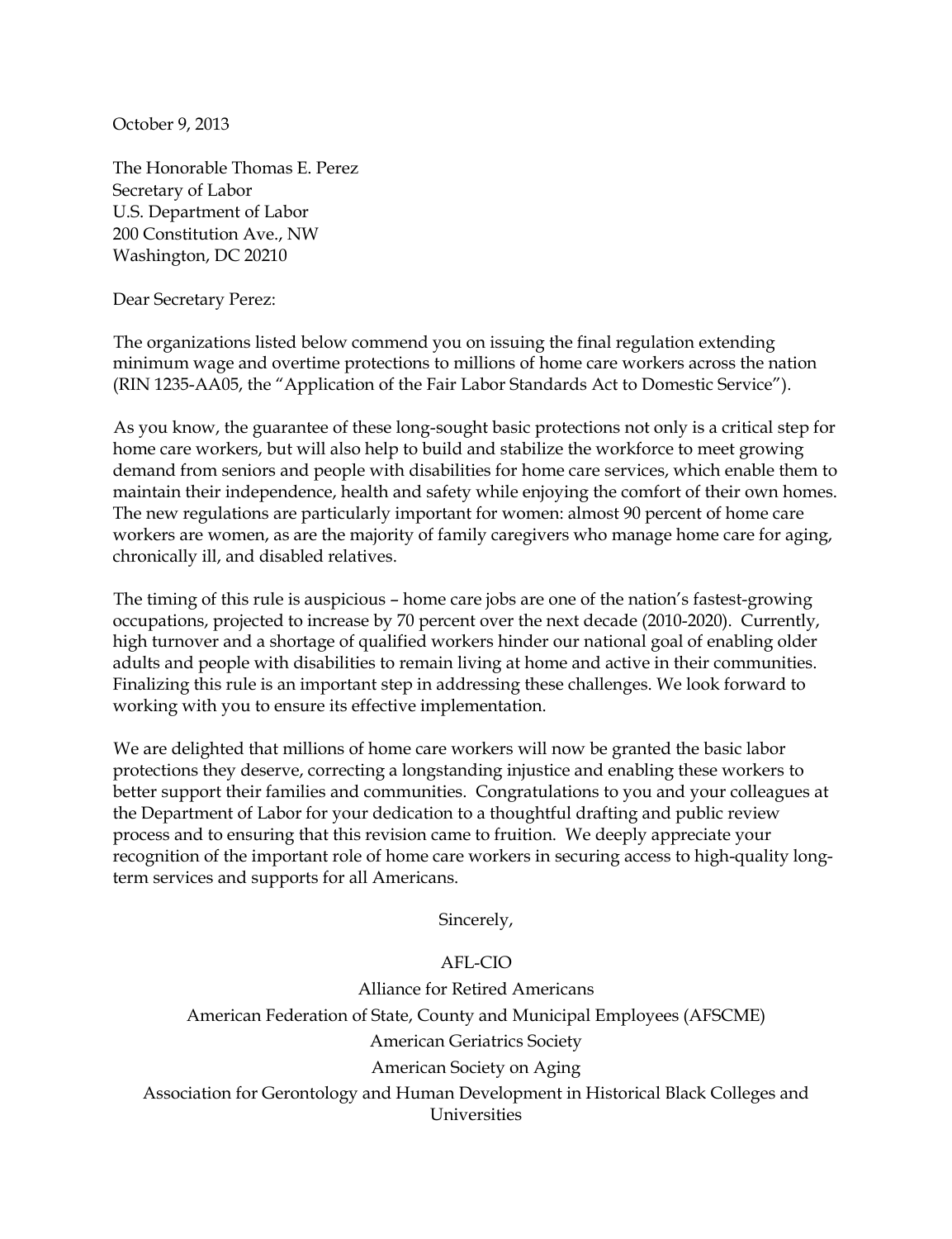Bend the Arc: A Jewish Partnership for Justice Campaign for Community Change Caring Across Generations Center for Effective Government CLASP Cooperative Home Care Associates Coalition of Geriatric Nursing Organizations Coalition on Human Needs Demos Direct Care Alliance Eldercare Workforce Alliance Family Values @ Work Gray Panthers Hand in Hand: The Domestic Employers Association International Union, United Automobile, Aerospace & Agricultural Implement Workers of America (UAW) Jobs with Justice/American Rights at Work Institute for Policy Studies Interfaith Worker Justice MomsRising National Asian Pacific Center on Aging National Consumers League National Consumer Voice for Quality Long-Term Care National Council of La Raza National Council on Aging National Domestic Workers Alliance National Employment Law Project National Hispanic Council on Aging National Participant Network National Partnership for Women & Families National Women's Law Center NETWORK, A National Catholic Social Justice Lobby OWL-The Voice of Midlife and Older Women PHI – Quality Care through Quality Jobs Senior Service America, Inc. Service Employees International Union Wider Opportunities for Women Women Employed YWCA USA